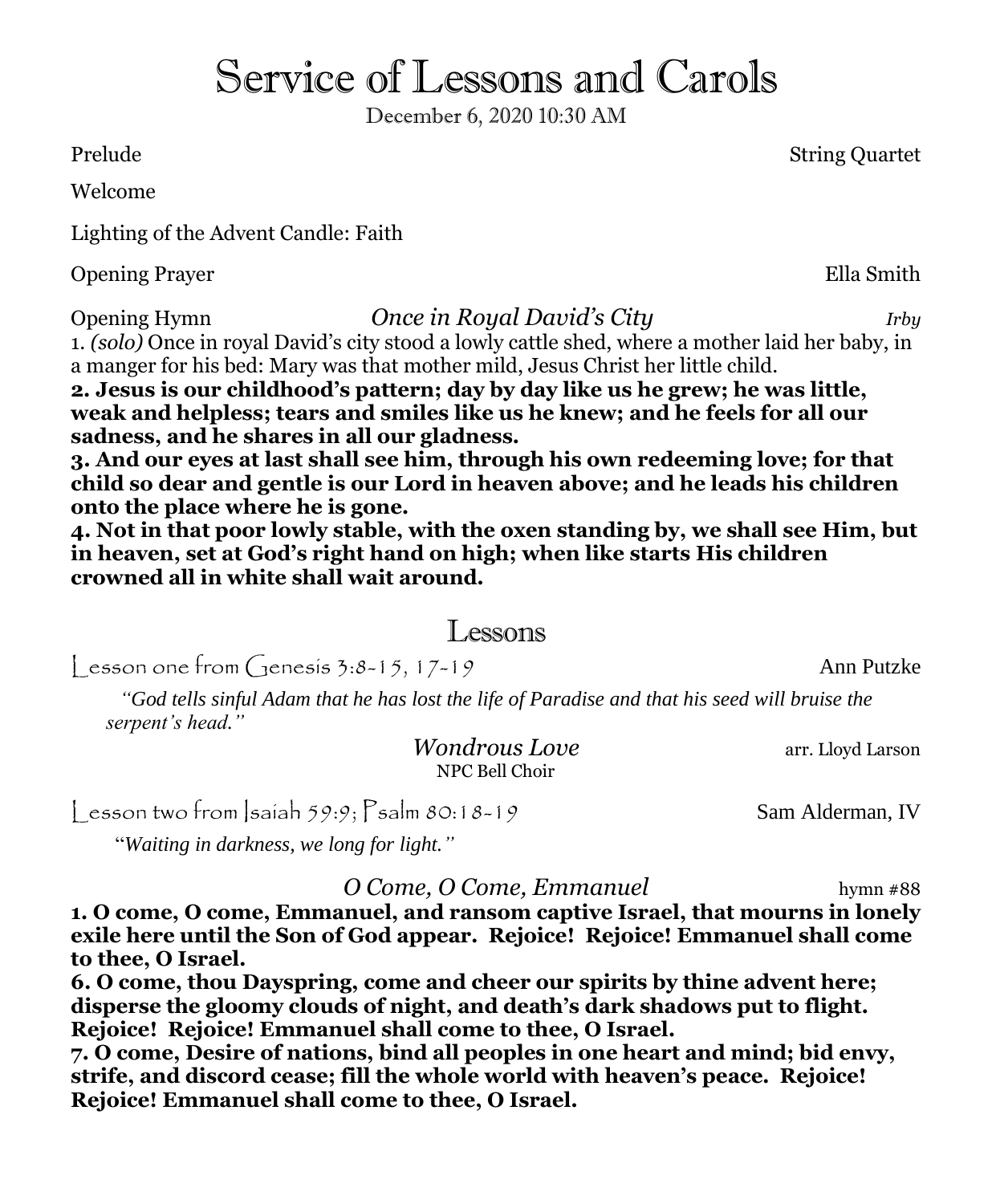Lesson three from Isaiah 9:2, 6-7 Ella Cole Alderman

*"The prophet foretells the coming of the Saviour."*

**God Rest Ye Merry Gentlemen** arr. Bruce Healey String Quartet

 $\int$  esson four from  $\int$  saiah 11:1-4, 6-9 Molly Brown

*"The peace that Christ will bring is foreshown."*

*Lo, How a Rose E'er Blooming* hymn #129

Congregation, please join in verses 2 & 3

1. *(solo)* Lo, how a rose e'er blooming from tender stem hath sprung, of Jesse's lineage coming, by faithful prophets sung. It came, a floweret bright, amid the cold of winter, when half spent was the night.

**2***.* **Isaiah 'twas foretold it, the rose I have in mind; with Mary we behold it, the virgin mother kind. To show God's love aright she bore for us a Savior, when half spent was the night.**

**3. This flower, whose fragrance tender with sweetness fills the air dispels with glorious splendor the darkness everywhere. Enfleshed, yet very God, from sin and death he saves us and lightens every load.**

 $\cos 2\theta$  lesson five from  $\sin 1:26-35, 38$ *"The angel Gabriel salutes the Blessed Virgin Mary." Ave Maria* arr. Cleo Aufderhaar String Quartet  $\left[ \begin{array}{c} 1 \text{ esson } \sinh \text{ln} \\ 1 \text{ kon} \end{array} \right]$  uke 2:1, 3-7 *"St. Luke tells of the birth of Jesus." Welcome to Our World* Chris Rice Rebecca Layfield & Ella Cole Alderman, soprano Lesson seven from Luke 2:8-16 Emma Brown *"The shepherds go to the manger." What Child is This* arr. Lloyd Larson NPC Bell Choir Soon eight from Matthew 2:1-11 Kendall Emener *"The wise men are led by the star to Jesus." It Came Upon a Midnight Clear* Brent Olstad Edward Clark, saxophone solo Lesson nine from John 1:1-14 Austin Emener *"St. John unfolds the great mystery of the Incarnation."*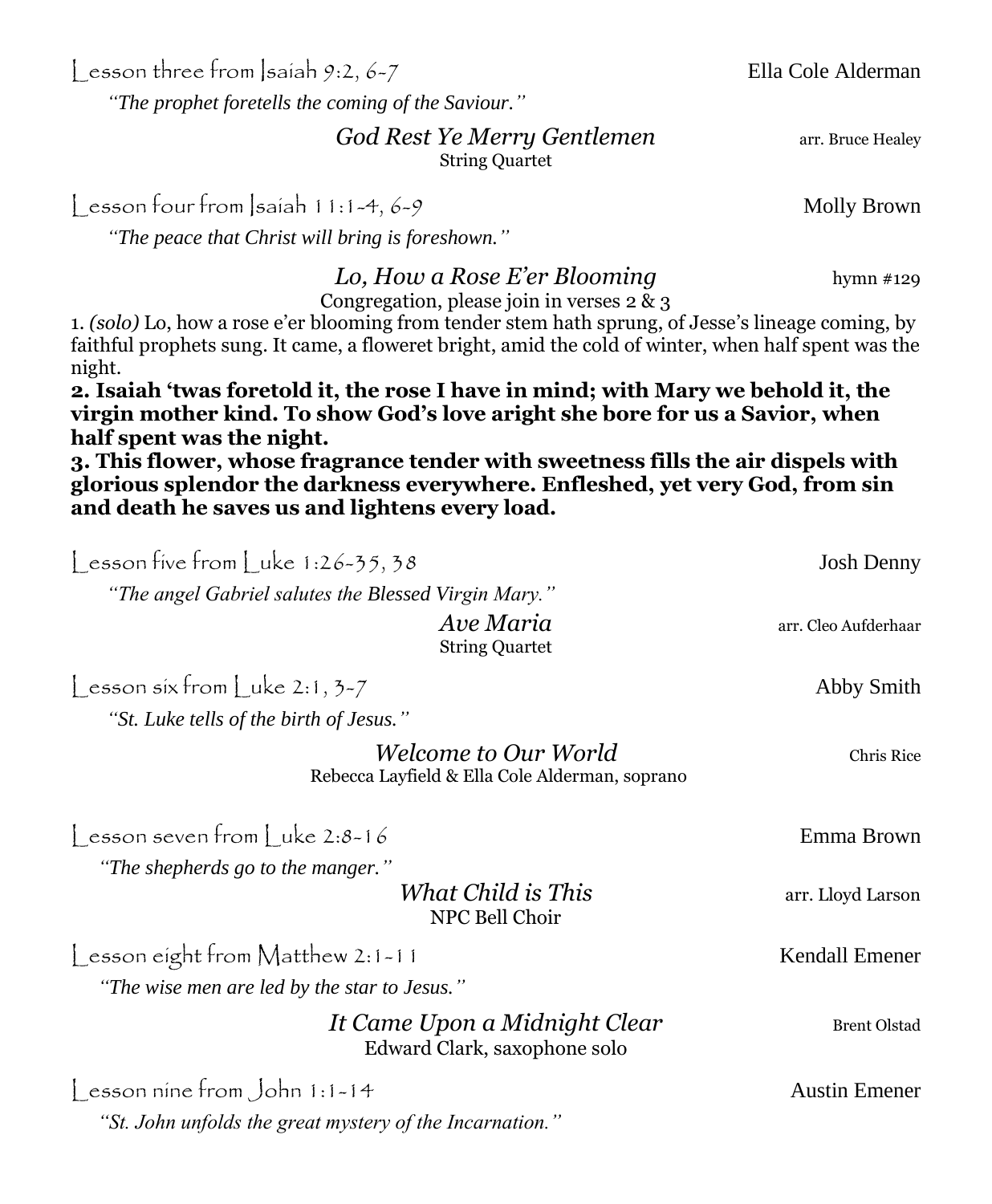\*Hymn #133 *O Come All Ye Faithful* verses 1-3

**1***.* **O come, all ye faithful, joyful and triumphant; O come ye; O come ye to Bethlehem! Come, and behold him, born the King of angels! O come, let us adore him; O come, let us adore him; O come, let us adore him, Christ, the Lord! 2. True God from true God, Light from light eternal, born of a virgin, a mortal he comes; very God, begotten, not created! O come, let us adore him; O come, let us adore him; O come, let us adore him, Christ, the Lord! 3. Sing, choirs of angels; sing in exultation; sin, al ye citizens of heaven above! Glory to God, all glory in the highest! O come, let us adore him; O come, let us adore him; O come, let us adore him, Christ, the Lord!**

\*Closing Prayer and Benediction Pastor Ralph Hawkins

\*Closing Hymn #119 *Hark! The Herald Angels Sing*

**1***.* **Hark! The herald angels sing, "Glory to the newborn king. Peace on earth and mercy mild, God and sinners reconciled!" Joyful all ye nations, rise; join the triumph of the skies; with angelic host proclaim, "Christ is born in Bethlehem!" Hark! The herald angels sing, "Glory to the newborn king!" 2. Christ, by highest heaven adored, Christ, the everlasting Lord, late in time behold him come, offspring of the virgin's womb. Veiled in flesh the Godhead see; hail the incarnate deity, pleased in flesh with us to dwell, Jesus, our Emmanuel. Hark! The herald angels sing, "Glory to the newborn king!" 3. Hail the heaven-born Prince of Peace! Hail the sun of righteousness! Light and life to all he brings, risen with healing in his wings. Mild he lays his glory by, born that we no more may die, born to raise us from the earth, born to give us second birth. Hark! The herald angels sing, "Glory to the newborn king!"**

\*Postlude *Hallelujah Chorus* G F Handel/Robert Frost String Ensemble

*\* Indicates congregation standing as able*

#### *Special thanks to…*

Readers: Ella Cole Alderman, Sam Alderman, IV, Emma Brown, Molly Brown, Josh Denny, Austin Emener, Kendall Emener, Ann Putzke, Abby Smith, Ella Smith Musicians: String Quartet: Pat McCall & Kyla Gwyn, violin; Jaris Tobler, viola; Barbara Altman, cello Bell Choir: Lynn Davis, Boyd Ellison, Karen Jones, Rebecca Layfield, Pat McCall, Abby Smith, Sharon Sulkers Brass Duet: Jeff Denny & Josh Denny, trombone Saxophone: Edward Clark Sopranos: Rebecca Layfield, Ella Cole Alderman Livestream Operators: Ella Hawkins & Ella Smith